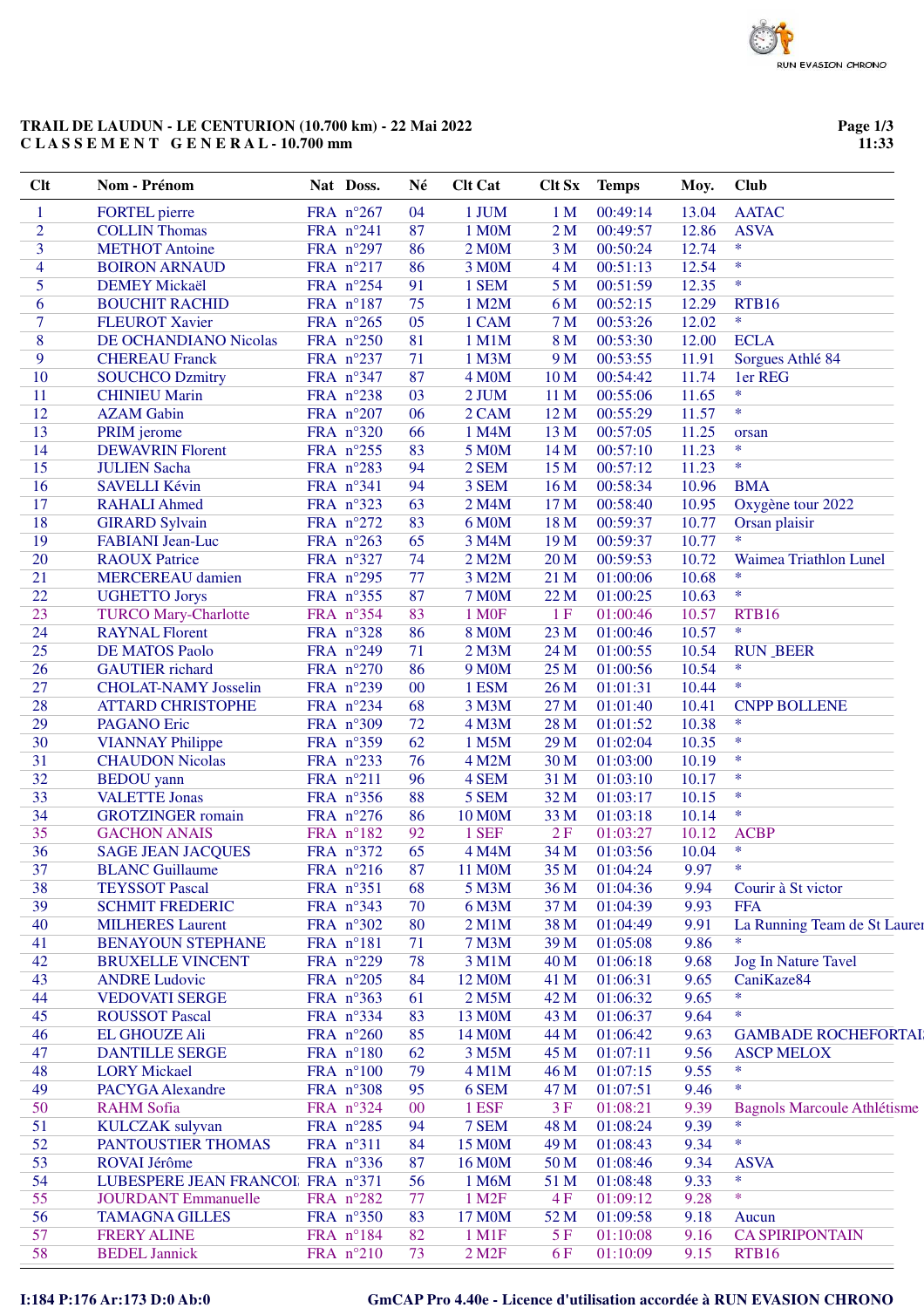## **TRAIL DE LAUDUN - LE CENTURION (10.700 km) - 22 Mai 2022 C L A S S E M E N T G E N E R A L - 10.700 mm**

**Page 2/3 11:33**

| Clt | <b>Nom - Prénom</b>              | Nat Doss.          | Né | <b>Clt Cat</b>     | Clt Sx    | <b>Temps</b>  | Moy. | <b>Club</b>                         |
|-----|----------------------------------|--------------------|----|--------------------|-----------|---------------|------|-------------------------------------|
| 59  | PARLANTI FREDERIC                | FRA n°313          | 74 | 5 M2M              | 53 M      | 01:11:02      | 9.04 | <b>ENA</b>                          |
| 60  | <b>HALLE Guillaume</b>           | FRA n°280          | 95 | 8 SEM              | 54 M      | 01:11:03      | 9.04 | $\ast$                              |
| 61  | <b>DUFOUR PHILIPPE</b>           | FRA n°364          | 61 | 4 M5M              | 55 M      | 01:11:45      | 8.95 | <b>TARAHUMARA TEAM</b>              |
| 62  | <b>SARACCO Gilles-Robert</b>     | FRA n°340          | 67 | 5 M4M              | 56 M      | 01:12:31      | 8.85 | <b>ASVA</b>                         |
| 63  | <b>PASSAT Fabrice</b>            | FRA n°314          | 59 | 5 M5M              | 57 M      | 01:12:32      | 8.85 | <b>RSA</b>                          |
| 64  | <b>BOYER Benoît</b>              | FRA n°226          | 81 | 5 M1M              | 58 M      | 01:12:33      | 8.85 | <b>ASVA</b>                         |
| 65  | <b>CALLET Véronique</b>          | FRA n°230          | 85 | 2 M <sub>OF</sub>  | 7F        | 01:12:34      | 8.85 | <b>ASR ROQUEMAURE</b>               |
| 66  | <b>VEDEL Sophie</b>              | FRA n°358          | 70 | 1 M3F              | <b>8F</b> | 01:12:57      | 8.80 | <b>TARAHUMARA TEAM</b>              |
| 67  | <b>BONNET Laurent</b>            | FRA n°219          | 69 | 8 M3M              | 59 M      | 01:12:58      | 8.80 | <b>ASVA</b>                         |
| 68  | <b>TROUCHAUD</b> laurent         | FRA nº353          | 65 | 6 M4M              | 60 M      | 01:13:06      | 8.78 | $\ast$                              |
| 69  | <b>PASSET ELSA</b>               | FRA n°315          | 83 | 3 M <sub>OF</sub>  | <b>9F</b> | 01:13:06      | 8.78 | <b>Courir ensemble Saint Genies</b> |
| 70  | <b>CASTAGNET</b> francis         | FRA n°231          | 56 | 2 M6M              | 61 M      | 01:13:28      | 8.74 | $\ast$                              |
| 71  | <b>DHOURY Mélanie</b>            | FRA n°256          | 89 | 2 SEF              | 10F       | 01:13:29      | 8.74 | $\ast$                              |
| 72  | <b>MEJEAN Marin</b>              | FRA n°294          | 06 | 3 CAM              | 62 M      | 01:13:57      | 8.68 | $\ast$                              |
| 73  | <b>ROUVIER UGO</b>               | FRA nº335          | 77 | 6 M2M              | 63 M      | 01:14:02      | 8.67 | $\ast$                              |
| 74  | <b>TORRES GERARD</b>             | FRA n°352          | 55 | 3 M6M              | 64 M      | 01:14:24      | 8.63 | <b>Pattes Actives Chusclan</b>      |
| 75  | ALEXANDRE MARIE-PIERRI FRA n°201 |                    | 75 | 3 M <sub>2F</sub>  | 11F       | 01:14:24      | 8.63 | <b>ASVA</b>                         |
| 76  | <b>ALEXANDRE Bruno</b>           | FRA $n^{\circ}202$ | 77 | <b>7 M2M</b>       | 65 M      | 01:14:27      | 8.62 | <b>COSSLMA</b>                      |
| 77  | <b>BONNET</b> christian          | FRA n°220          | 53 | 4 M6M              | 66 M      | 01:14:28      | 8.62 | $\ast$                              |
| 78  | <b>ODIARD</b> laurent            | FRA n°307          | 70 | 9 M3M              | 67 M      | 01:14:28      | 8.62 | le marathon de la prématurité       |
| 79  | <b>BLANC Didier</b>              | FRA n°215          | 74 | 8 M2M              | 68 M      | 01:14:36      | 8.61 | tennis club municipal Saint Eti     |
| 80  | <b>DAVY</b> Quentin              | FRA n°247          | 94 | 9 SEM              | 69 M      | 01:14:45      | 8.59 | Judo Club Rochefotais               |
| 81  | <b>DELFANNE Corinne</b>          | FRA n°252          | 88 | 3 SEF              | 12F       | 01:14:46      | 8.59 | *                                   |
| 82  | <b>GREER Yvan</b>                | FRA n°275          | 53 | 5 M6M              | 70 M      | 01:14:46      | 8.59 | courir en Uzège                     |
| 83  | <b>CASTAN JOEL</b>               | FRA n°365          | 60 | 6 M5M              | 71 M      | 01:14:51      | 8.58 | <b>FOULEE MEYNOIS</b>               |
| 84  | <b>CHOLEZ DAVID</b>              | FRA n°366          | 72 | 10 M3M             | 72 M      | 01:15:00      | 8.56 | LE MARATHON DE LA PRE               |
| 85  | <b>AIDOUD KARIM</b>              | FRA n°183          | 80 | 6 M1M              | 73 M      | 01:15:01      | 8.56 | <b>CA SPIRIPONTAIN</b>              |
| 86  | <b>BOUQUET Aurèle</b>            | FRA n°225          | 93 | 4 SEF              | 13F       | 01:15:17      | 8.53 | $\ast$                              |
| 87  | <b>AJASSE ERIC</b>               | FRA n°004          | 80 | <b>7 M1M</b>       | 74 M      | 01:15:17      | 8.53 | RTB16 - Team Planiol                |
| 88  | <b>GRAPIN Patrice</b>            | FRA n°274          | 79 | 8 M1M              | 75 M      | 01:15:45      | 8.48 | $\ast$                              |
| 89  | <b>COLLATUZO</b> laurent         | FRA n°240          | 67 | <b>7 M4M</b>       | 76 M      | 01:15:48      | 8.47 | <b>Badminton Loisir</b>             |
| 90  | <b>BERLENDIS Arthur</b>          | FRA n°213          | 93 | <b>10 SEM</b>      | 77 M      | 01:16:17      | 8.42 | Lemon Grass Triathlon Team          |
| 91  | <b>BOUDES</b> Amélie             | FRA n°222          | 95 | 5 SEF              | 14F       | 01:16:27      | 8.40 | <b>ACO</b>                          |
| 92  | <b>GUITARD Michaël</b>           | FRA n°279          | 92 | <b>11 SEM</b>      | 78 M      | 01:16:28      | 8.40 | <b>Pattes Actives</b>               |
| 93  | <b>RAMIS ROBIN</b>               | FRA n°325          | 94 | <b>12 SEM</b>      | 79 M      | 01:16:34      | 8.39 | <b>AJP</b>                          |
| 94  | <b>VEDEL Laurent</b>             | FRA n°357          | 72 | 11 M3M             | 80 M      | 01:16:38      | 8.38 | <b>TARAHUMARA TEAM</b>              |
| 95  | MEYERE hélène                    | FRA n°299          | 82 | $2$ M1F            |           | 15 F 01:16:40 | 8.38 | $*$                                 |
| 96  | <b>KOWALCZYK Guilllaume</b>      | FRA n°284          | 82 | 9 M1M              | 81 M      | 01:16:53      | 8.35 | $\ast$                              |
| 97  | <b>MALARTRE Eve</b>              | FRA n°288          | 86 | 4 M <sub>OF</sub>  | 16F       | 01:17:00      | 8.34 | ASVA VILLENEUVE LES AV              |
| 98  | <b>PRIM</b> mathieu              | FRA n°321          | 04 | 3 JUM              | 82 M      | 01:17:16      | 8.31 | $\ast$                              |
| 99  | <b>BONNET Nathalie</b>           | FRA n°218          | 72 | $2$ M3F            | 17F       | 01:17:16      | 8.31 | <b>ASVA</b>                         |
| 100 | SPINHIRNY SANDRINE               | FRA n°348          | 79 | 3 M1F              | 18F       | 01:17:24      | 8.30 | $\ast$                              |
| 101 | <b>MASCLEF STEPHANIE</b>         | FRA n°044          | 76 | 4 M <sub>2</sub> F | 19F       | 01:18:05      | 8.22 | <b>AATAC</b>                        |
| 102 | <b>DELSAUT Florence</b>          | FRA n°253          | 85 | <b>5 MOF</b>       | 20F       | 01:18:06      | 8.22 | *                                   |
| 103 | <b>FLAMAND Christian</b>         | FRA n°264          | 65 | 8 M4M              | 83 M      | 01:18:07      | 8.22 | Bipedes de la Vaunage               |
| 104 | <b>MATZ Marc</b>                 | FRA $n^{\circ}293$ | 66 | 9 M4M              | 84 M      | 01:18:09      | 8.22 | <b>SANTE MAX</b>                    |
| 105 | <b>BRABANT</b> Guillaume         | FRA n°227          | 74 | 9 M2M              | 85 M      | 01:18:26      | 8.19 | <b>Jog In Nature Tavel</b>          |
| 106 | <b>MILLER Boris</b>              | FRA $n^{\circ}303$ | 81 | 10 M1M             | 86 M      | 01:18:37      | 8.17 | $\ast$                              |
| 107 | <b>DUMAS STEPHANE</b>            | FRA n°367          | 67 | 10 M4M             | 87 M      | 01:19:07      | 8.11 | $\ast$                              |
| 108 | <b>HERRY LAURENT</b>             | FRA n°281          | 79 | 11 M1M             | 88 M      | 01:20:00      | 8.03 | $\ast$                              |
| 109 | LE GUIDEC STEPHANE               | FRA n°287          | 73 | 10 M2M             | 89 M      | 01:20:45      | 7.95 | la running team de saint Laurer     |
| 110 | <b>NAVATEL Christophe</b>        | FRA $n^{\circ}306$ | 74 | 11 M2M             | 90 M      | 01:21:17      | 7.90 | *                                   |
| 111 | PALAMARINGUE Cédric              | FRA n°310          | 75 | 12 M2M             | 91 M      | 01:21:17      | 7.90 | <b>TARAHUMARA TEAM</b>              |
| 112 | <b>BASTIDA</b> patricia          | FRA $n^{\circ}208$ | 66 | 1 M4F              | 21F       | 01:21:32      | 7.87 | <b>ENA</b>                          |
| 113 | <b>ROSSI</b> Nicolas             | FRA n°333          | 73 | 13 M2M             | 92 M      | 01:21:36      | 7.87 | $\ast$                              |
| 114 | <b>SOUCHARD Nicolas</b>          | FRA $n^{\circ}346$ | 80 | 12 M1M             | 93 M      | 01:21:47      | 7.85 | $\ast$                              |
| 115 | <b>ROYER Fanny</b>               | FRA n°337          | 93 | 6 SEF              | 22F       | 01:21:52      | 7.84 | <b>ASVA</b>                         |
| 116 | <b>BLANC</b> Christelle          | FRA $n^{\circ}214$ | 77 | 5 M <sub>2</sub> F | 23 F      | 01:21:52      | 7.84 | <b>ASVA</b>                         |

**I:184 P:176 Ar:173 D:0 Ab:0 GmCAP Pro 4.40e - Licence d'utilisation accordée à RUN EVASION CHRONO**